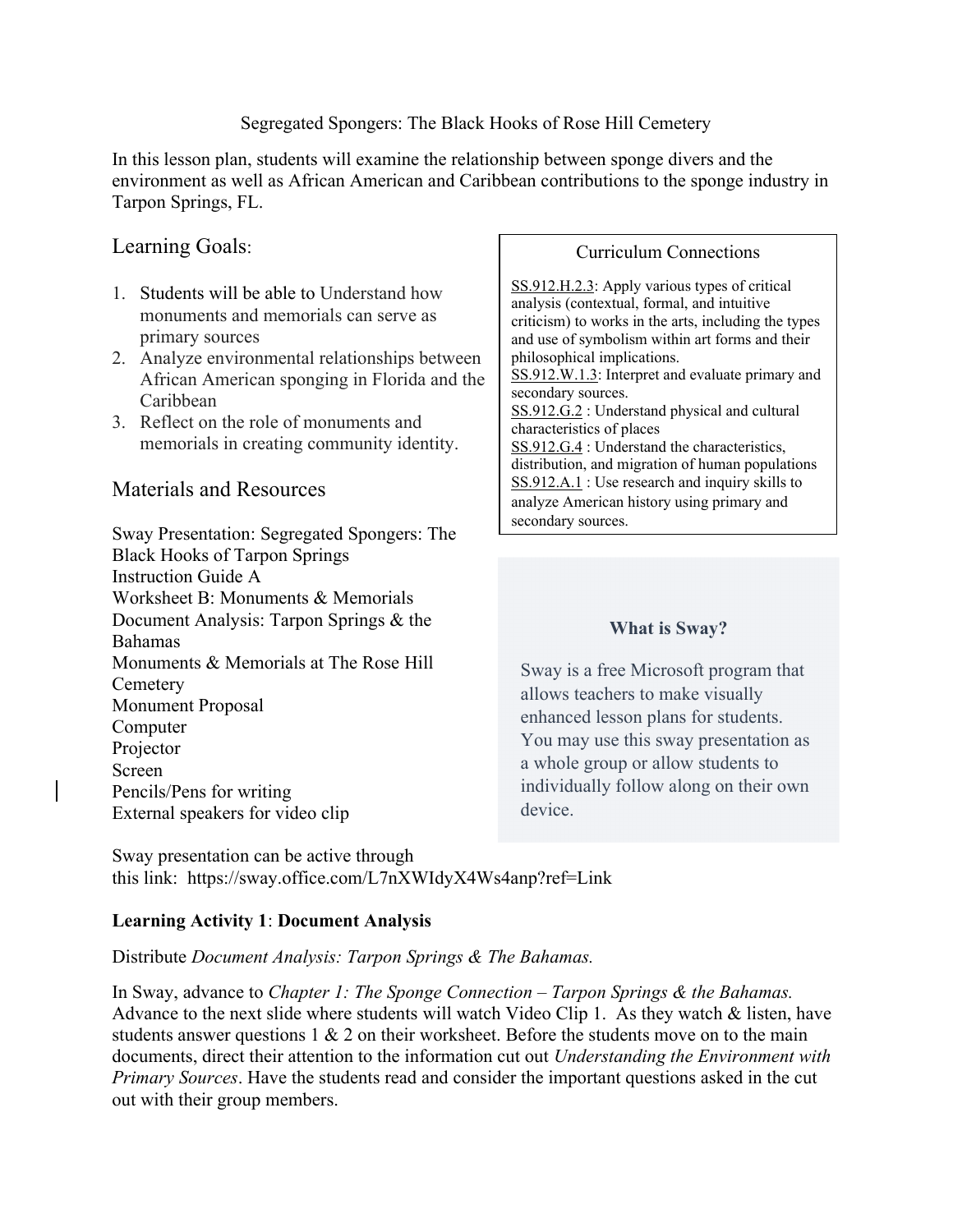As students advance through the next few slides (2 primary text sources and 3 primary photo sources) have them analyze and record how sponge diving is connected to the environment.

### **Learning Activity 2: Primary Sources**

Next, students will be analyzing primary sources in the form of memorials from the Rose Hill Cemetery in Tarpon Springs, FL. Begin by distributing *Worksheet B: Monuments & Memorials*. In the Sway presentation, advance to *Chapter 2: Monuments & Memorials.* Have students answer the questions on the worksheet as they discuss the similarities and differences between monuments and memorials.

Direct the students' attention to the cut out *The Past & the Present* on their worksheet. Have the students read and consider the important questions asked in the cut out with their group members.

Advance to the next slide. Here, the students will be presented with 4 photos from memorials located in the Rose Hill Cemetery, Tarpon Springs, Fl. Direct students to read and consider the important questions asked in the cut out *The Rose Hill Cemetery* with their group members. As the students view the memorials, ask them to identify 3 important things they see in each photo. In their groups, ask students to discuss how sponge diving and the African American  $\&$ Caribbean communities are reflected in the memorials.

### **Evaluation**

Distribute the *Monument Proposal* sheet. In the Sway presentation, advance to *Chapter 3: Conclusions*. Before they begin, direct students' attention to the cut out *Thinking About the Meaning of Monuments*. Have students read and consider the important questions. Advance to the next slide. As a final evaluative activity, students will propose and sketch a monument that highlights the relationship between the Tarpon Springs community and the sponge industry.

#### **References**

- British West Indies. (1900). West Indian Bulletin. In *The Journal of the Imperial Department of Agriculture for the West Indies* (1): 136-127.
- British West Indies. (1905). Commercial relations of the United States with foreign countries during the year 1904. *Department of Commerce and Labor*. Washington, D.C.: Government Printing Office.
- Rooks, S., & Mountain, C. (2003). *Tarpon Springs, Florida*.,- Black America Series. Charleston: SC. Arcadia Press.

Tarpon Springs Area Historical Society. (2019). Archival Research. Tarpon Springs, FL. National Park Service. (2016). *The Rose Hill Cemetery*. Retrieved from *The United States Department of the Interior*.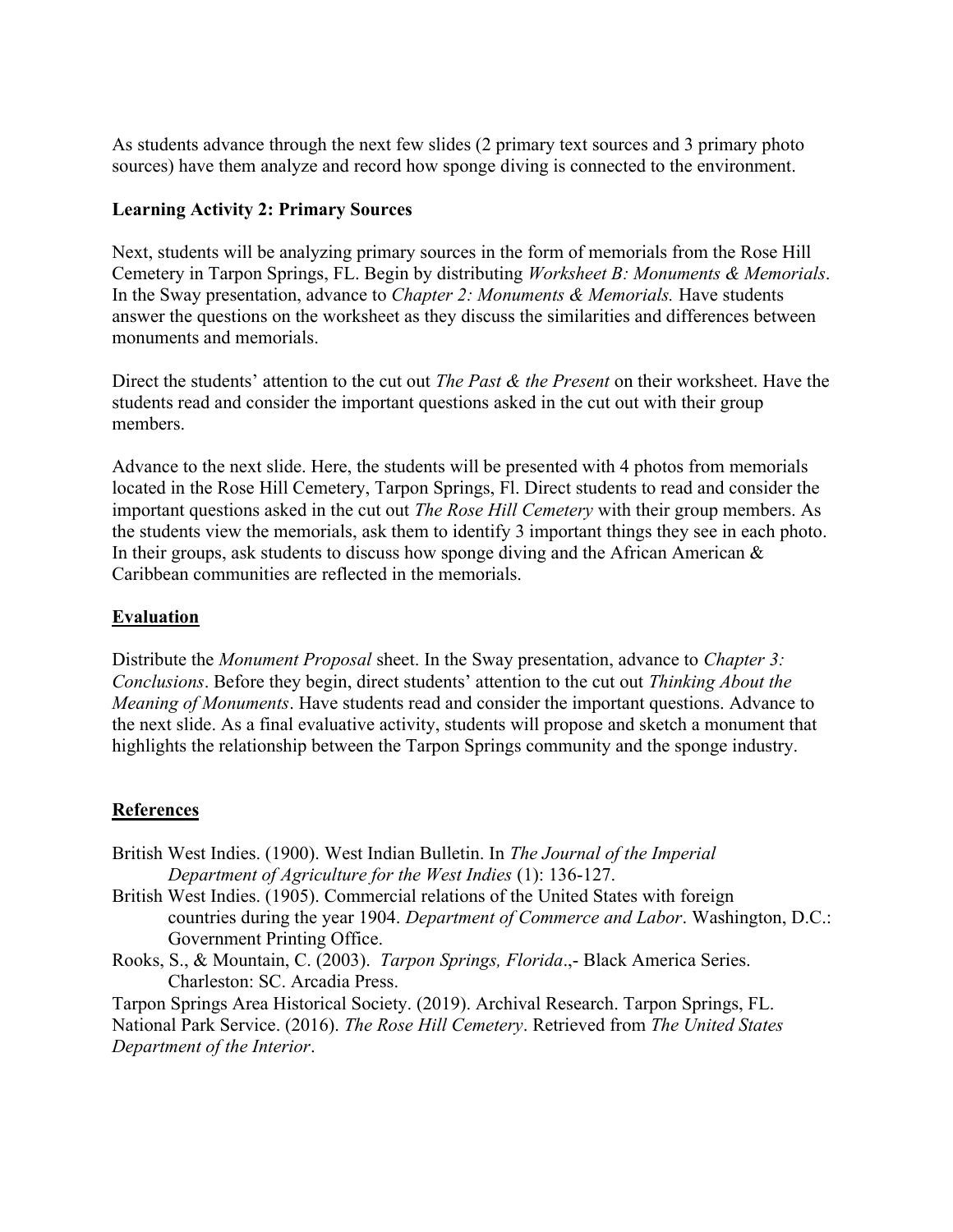### Document Analysis: Tarpon Springs & The Bahamas

 $\mathcal{L} = \{ \mathcal{L} \in \mathcal{L} \mid \mathcal{L} \in \mathcal{L} \text{ and } \mathcal{L} \in \mathcal{L} \}$ 

 $\sim$  , and a state  $\sim$  . The set of the set of the set of the set of the set of the set of the set of the set of the set of the set of the set of the set of the set of the set of the set of the set of the set of the set

 $\mathcal{L}_\mathcal{A}$  , we have a set of  $\mathcal{L}_\mathcal{A}$  , the set of  $\mathcal{L}_\mathcal{A}$  ,  $\mathcal{L}_\mathcal{A}$  ,  $\mathcal{L}_\mathcal{A}$  ,  $\mathcal{L}_\mathcal{A}$  ,  $\mathcal{L}_\mathcal{A}$  ,  $\mathcal{L}_\mathcal{A}$  ,  $\mathcal{L}_\mathcal{A}$  ,  $\mathcal{L}_\mathcal{A}$  ,  $\mathcal{L}_\mathcal{A}$  ,  $\mathcal{L$ 

 $\mathbb{P}^1(X, \mathbb{P}^2)$  , and  $X$  , and an expected by  $\mathbb{P}^1(X, \mathbb{P}^1)$  ,  $\mathbb{P}^1(X, \mathbb{P}^1)$  ,  $\mathbb{P}^1(X, \mathbb{P}^1)$ 

Watch & listen.

Describe the Tarpon Springs community?

How is the community connected to sponge diving and the environment?

 $\mathcal{L}(\mathcal{L}(\mathcal{L}(\mathcal{L}(\mathcal{L}(\mathcal{L}(\mathcal{L}(\mathcal{L}(\mathcal{L}(\mathcal{L}(\mathcal{L}(\mathcal{L}(\mathcal{L}(\mathcal{L}(\mathcal{L}(\mathcal{L}(\mathcal{L}(\mathcal{L}(\mathcal{L}(\mathcal{L}(\mathcal{L}(\mathcal{L}(\mathcal{L}(\mathcal{L}(\mathcal{L}(\mathcal{L}(\mathcal{L}(\mathcal{L}(\mathcal{L}(\mathcal{L}(\mathcal{L}(\mathcal{L}(\mathcal{L}(\mathcal{L}(\mathcal{L}(\mathcal{L}(\mathcal{$ 

 $\mathbb{E}[\mathbf{e}_i \mathbf{e}_j] = \mathbb{E}[\mathbf{e}_i \mathbf{e}_j] = \mathbb{E}[\mathbf{e}_i \mathbf{e}_j] = \mathbb{E}[\mathbf{e}_i \mathbf{e}_j] = \mathbb{E}[\mathbf{e}_i \mathbf{e}_j] = \mathbb{E}[\mathbf{e}_i \mathbf{e}_j] = \mathbb{E}[\mathbf{e}_i \mathbf{e}_j] = \mathbb{E}[\mathbf{e}_i \mathbf{e}_j] = \mathbb{E}[\mathbf{e}_i \mathbf{e}_j] = \mathbb{E}[\mathbf{e}_i \mathbf{e}_j] =$ 

 $\sim$  . The set of the set of the set of  $\sim$  , and the set of  $\sim$  ,  $\sim$  ,  $\sim$  ,  $\sim$  ,  $\sim$  ,  $\sim$  ,  $\sim$  ,  $\sim$  ,  $\sim$  ,  $\sim$  ,  $\sim$  ,  $\sim$  ,  $\sim$  ,  $\sim$  ,  $\sim$  ,  $\sim$  ,  $\sim$  ,  $\sim$  ,  $\sim$  ,  $\sim$  ,  $\sim$  ,  $\sim$  ,  $\sim$ 

 $\mathcal{L}$  , and the set of the set of the set of the set of the set of the set of the set of the set of the set of the set of the set of the set of the set of the set of the set of the set of the set of the set of the set

#### Read & Analyze.

How is sponge diving connected to the environment?

 $\mathcal{L} = \mathcal{L} \cup \mathcal{L}$  , where  $\mathcal{L} = \{ \mathcal{L} \cup \mathcal{L} \mid \mathcal{L} \in \mathcal{L} \}$ 

 $\blacksquare$ 

 $\mathcal{L} \rightarrow \mathcal{L}$ 

 $\mathcal{L} = \mathcal{L} \cup \mathcal{L}$ 

 $\mathcal{L}_\mathcal{L}$  , and an analyzing  $\mathcal{L}_\mathcal{L}$  , and  $\mathcal{L}_\mathcal{L}$  , and  $\mathcal{L}_\mathcal{L}$ 

 $\mathbb{R}^n$  , and the set of  $\mathbb{R}^n$  , and  $\mathbb{R}^n$  , and  $\mathbb{R}^n$  , and  $\mathbb{R}^n$ 

 $\mathcal{L}_\mathcal{L}$  ,  $\mathcal{L}_\mathcal{L}$  ,  $\mathcal{L}_\mathcal{L}$  ,  $\mathcal{L}_\mathcal{L}$  ,  $\mathcal{L}_\mathcal{L}$  ,  $\mathcal{L}_\mathcal{L}$  ,  $\mathcal{L}_\mathcal{L}$  ,  $\mathcal{L}_\mathcal{L}$  ,  $\mathcal{L}_\mathcal{L}$  ,  $\mathcal{L}_\mathcal{L}$ 

 $\mathcal{L} = \mathcal{L} \times \mathcal{L} \times \mathcal{L} \times \mathcal{L} \times \mathcal{L} \times \mathcal{L} \times \mathcal{L} \times \mathcal{L} \times \mathcal{L} \times \mathcal{L} \times \mathcal{L} \times \mathcal{L} \times \mathcal{L} \times \mathcal{L} \times \mathcal{L} \times \mathcal{L} \times \mathcal{L} \times \mathcal{L} \times \mathcal{L} \times \mathcal{L} \times \mathcal{L} \times \mathcal{L} \times \mathcal{L} \times \mathcal{L} \times \mathcal{L} \times \mathcal{L} \times \mathcal{L$ 

 $\mathcal{A} \subset \mathcal{A}$  , where  $\mathcal{A} \subset \mathcal{A}$  , where  $\mathcal{A} \subset \mathcal{A}$ 

 $\Box$  , and  $\Box$  ,  $\Box$  ,  $\Box$  ,  $\Box$  ,  $\Box$  ,  $\Box$  ,  $\Box$  ,  $\Box$  ,  $\Box$  ,  $\Box$  ,  $\Box$ 

 $\mathcal{L} \left( \frac{1}{2} \right)$  ,  $\mathcal{L} \left( \frac{1}{2} \right)$  ,  $\mathcal{L} \left( \frac{1}{2} \right)$  ,  $\mathcal{L} \left( \frac{1}{2} \right)$  ,  $\mathcal{L} \left( \frac{1}{2} \right)$  ,  $\mathcal{L} \left( \frac{1}{2} \right)$  ,  $\mathcal{L} \left( \frac{1}{2} \right)$  ,  $\mathcal{L} \left( \frac{1}{2} \right)$  ,  $\mathcal{L} \left( \frac{1}{2} \right)$  ,  $\mathcal{$ 

\_\_\_\_\_\_\_\_\_\_\_\_\_\_\_\_\_\_\_\_\_\_\_\_\_\_\_\_\_\_\_\_\_\_\_\_\_\_

Doc 1:

Doc 2:

Photos 1-3:

# **Understanding the Environment with Primary Sources**

Maps are useful primary sources to help you better understand how people interact with the environment. Maps can show useful things like migration, climate, agriculture, and boundaries. How can historians learn about human interaction with the environment through other types of primary sources?

#### **Important questions to consider:**

*What can you infer about the environments of Tarpon Springs & the Bahamas in the documents?*

*What can you infer about the relationship between Tarpon Springs, the Bahamas, and the environment by analyzing the chart?*

*What can you infer about the relationship between the African American & Bahamian community to the environment through the photos?*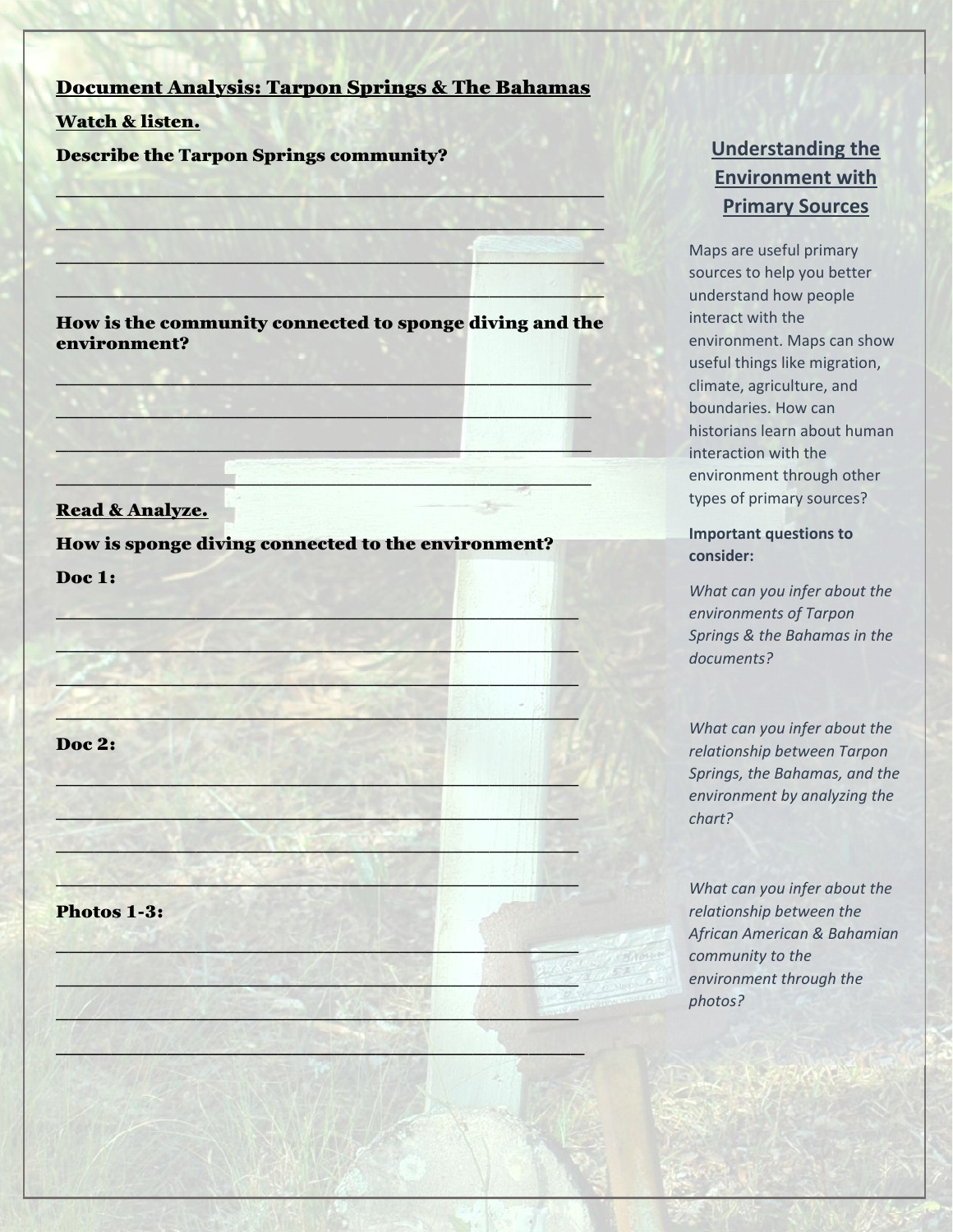## Monuments & Memorials at The Rose Hill Cemetery

#### Observe & Analyze.

### Identify three things you see in

#### Photo 1:

 $\sim$  , and a state  $\sim$  . The set of the set of the set of the set of the set of the set of the set of the set of the set of the set of the set of the set of the set of the set of the set of the set of the set of the set  $\mathcal{L}_\mathcal{A}$  , we have a set of  $\mathcal{L}_\mathcal{A}$  , the set of  $\mathcal{L}_\mathcal{A}$  ,  $\mathcal{L}_\mathcal{A}$  ,  $\mathcal{L}_\mathcal{A}$  ,  $\mathcal{L}_\mathcal{A}$  ,  $\mathcal{L}_\mathcal{A}$  ,  $\mathcal{L}_\mathcal{A}$  ,  $\mathcal{L}_\mathcal{A}$  ,  $\mathcal{L}_\mathcal{A}$  ,  $\mathcal{L}_\mathcal{A}$  ,  $\mathcal{L$  $\mathbb{P}^1(X, \mathbb{P}^2)$  , and  $X$  , and an expected by  $\mathbb{P}^1(X, \mathbb{P}^1)$  ,  $\mathbb{P}^1(X, \mathbb{P}^1)$  ,  $\mathbb{P}^1(X, \mathbb{P}^1)$ Photo 2:  $\mathcal{N}(0)$  , and the set of the set of the set of the set of the set of the set of the set of the set of the set of the set of the set of the set of the set of the set of the set of the set of the set of the set of the se  $\mathcal{L}$  , we have the set of  $\mathcal{L}$  , we have the set of  $\mathcal{L}$  , we have  $\mathcal{L}$  , we have  $\mathcal{L}$  $\mathbb{R}$  , if  $\mathbb{R}$  ,  $\mathbb{R}$  ,  $\mathbb{R}$  ,  $\mathbb{R}$  ,  $\mathbb{R}$  ,  $\mathbb{R}$  ,  $\mathbb{R}$  ,  $\mathbb{R}$  ,  $\mathbb{R}$  ,  $\mathbb{R}$  ,  $\mathbb{R}$  ,  $\mathbb{R}$  ,  $\mathbb{R}$  ,  $\mathbb{R}$ Photo 3:  $\mathcal{L}=\mathcal{L}$  , we have a set of  $\mathcal{L}=\mathcal{L}$  $\mathbf{p}_i = \mathbf{p}_i + \mathbf{p}_i$  , where  $\mathbf{p}_i$  $\mathbb{E}[\mathbf{z}]=\mathbf{z}$  , and  $\mathbf{z}=\mathbf{z}$  , and  $\mathbf{z}=\mathbf{z}$  , and  $\mathbf{z}=\mathbf{z}$ Photo 4:  $\mathcal{L}=\{x_1,\dots,x_n\}$  , we can also a set of  $\mathcal{L}=\{x_1,\dots,x_n\}$  . Then  $\mathcal{L}=\{x_1,\dots,x_n\}$ \_\_\_\_\_\_\_\_\_\_\_\_\_\_\_\_\_\_\_\_\_\_\_\_\_\_\_\_\_\_\_\_\_\_\_\_\_\_\_\_\_\_  $\mathcal{A}$  , and  $\mathcal{A}$  , and  $\mathcal{A}$  , and  $\mathcal{A}$  , and  $\mathcal{A}$  , and  $\mathcal{A}$  , and  $\mathcal{A}$ 

## How are the African American & Bahamian communities' connections to sponge diving reflected in the memorials?

 $\sim$  . The state of  $\sim$  , and  $\sim$  , and  $\sim$  , and  $\sim$ 

 $\mathcal{A} = \mathcal{A} + \mathcal{A} + \mathcal{A} + \mathcal{A} + \mathcal{A} + \mathcal{A} + \mathcal{A} + \mathcal{A} + \mathcal{A} + \mathcal{A} + \mathcal{A} + \mathcal{A} + \mathcal{A} + \mathcal{A} + \mathcal{A} + \mathcal{A} + \mathcal{A} + \mathcal{A} + \mathcal{A} + \mathcal{A} + \mathcal{A} + \mathcal{A} + \mathcal{A} + \mathcal{A} + \mathcal{A} + \mathcal{A} + \mathcal{A} + \mathcal{A} + \mathcal{A} + \mathcal{A} + \mathcal$ 

 $\mathbb{E}[\mathbf{y} \times \mathbf{y} \times \mathbf{y} \times \mathbf{y}]$  ,  $\mathbf{y} \times \mathbf{y}$  ,  $\mathbf{y} \times \mathbf{y}$ 

 $\mathcal{L} = \mathcal{L} \mathcal{L} \mathcal{L} \mathcal{L} \mathcal{L} \mathcal{L} \mathcal{L} \mathcal{L} \mathcal{L} \mathcal{L} \mathcal{L} \mathcal{L} \mathcal{L} \mathcal{L} \mathcal{L} \mathcal{L} \mathcal{L} \mathcal{L} \mathcal{L} \mathcal{L} \mathcal{L} \mathcal{L} \mathcal{L} \mathcal{L} \mathcal{L} \mathcal{L} \mathcal{L} \mathcal{L} \mathcal{L} \mathcal{L} \mathcal{L} \mathcal{L} \mathcal{L} \mathcal{L} \mathcal{L} \mathcal$ 

 $\mathcal{L} = \mathcal{L} \cup \mathcal{L}$  , where  $\mathcal{L} = \{ \mathcal{L} \cup \mathcal{L} \cup \mathcal{L} \}$ 

 $\mathcal{A} \subset \mathcal{A}$  . The set of  $\mathcal{A} \subset \mathcal{A}$  , and  $\mathcal{A} \subset \mathcal{A}$ 

 $\Box$ 

**The Rose Hill Cemetery**

The Rose Hill Cemetery is located in Tarpon Springs, FL. The cemetery was established in the late 1800s and served as the burial ground for the segregated African American and Bahamian community. Many of the burials reflect important cultural traditions to the early Black Hook spongers of Tarpon Springs.

**Important questions to consider:**

*When analyzing the memorials can you identify cultural connections to the environment?*

*What community memory could these memorials want to share with the present & future?*

*Many African American cemeteries suffer from neglect and are often forgotten by the larger community. Why would it be important to study African American cemetery memorials? Why don't African American cemeteries receive the same attention as other historic cemeteries?*